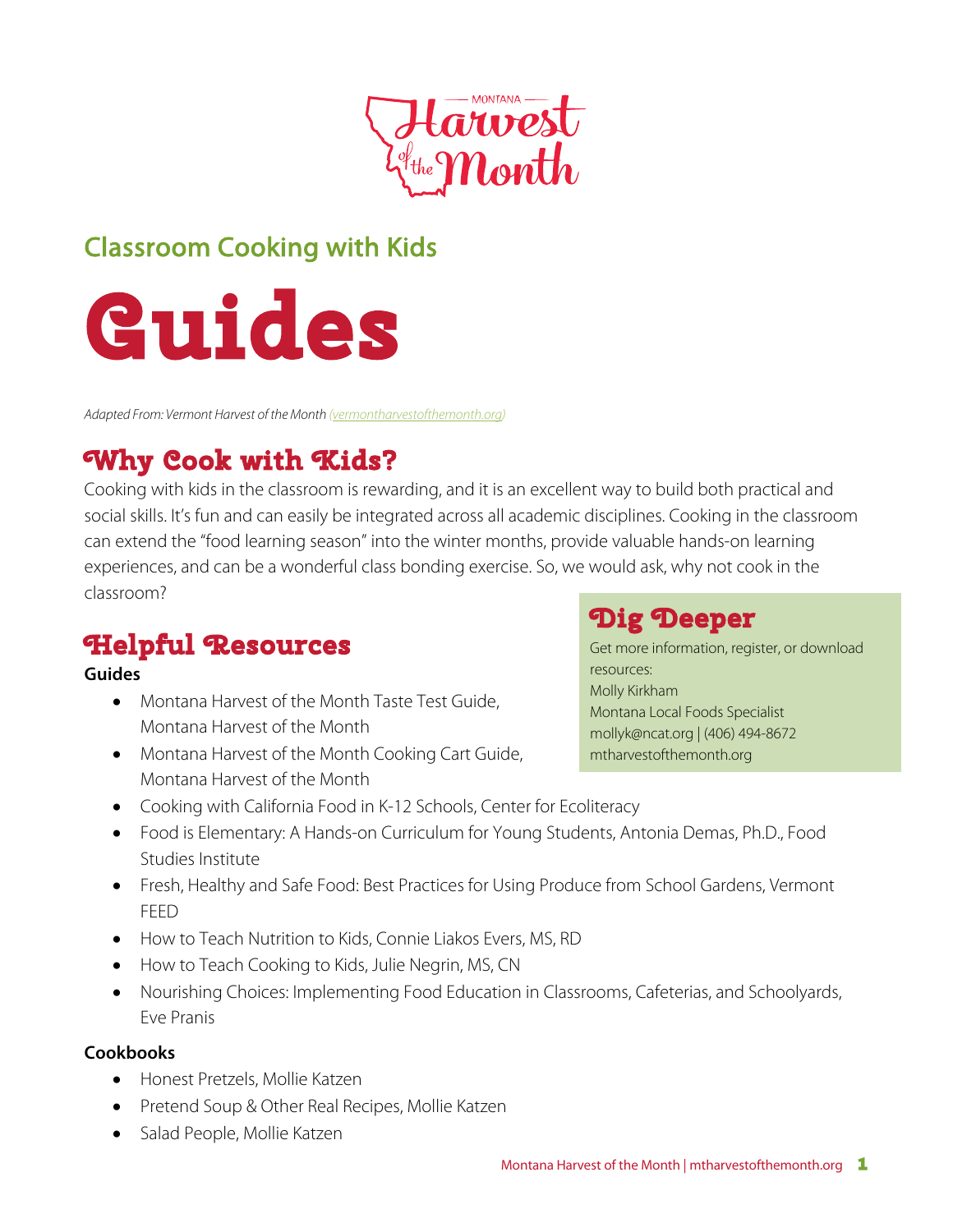- Roald Dahl's Revolting Recipes, Felicity Dahl
- Kids' Fun and Healthy Cookbook, Nicola Graimes

## **Classroom Management Tips for Cooking with Kids**

Ultimately, you know your students best. A healthy dose of common sense and a pinch of patience will go a long way! Here are helpful tips to keep in mind when working with your student chefs:

- 1. **Practice good hygiene.** Wash hands with soap and warm water before touching any food or utensils. Gloves are not required if the food you are preparing will ultimately be cooked, but they are recommended if the food will be served raw. Encourage arm sneezing, and stress the importance of not touching your face, hair, etc. once hands are clean.
- 2. **Set up beforehand.** Prepare work stations ahead of time with ingredients and proper tools. Students can be involved with the set-up, especially if given specific tasks.
- 3. **Work in small groups.** Cooking with children is most successful when they can work in small groups of no more than 4-5, ideally with one adult per group. Younger children benefit from even smaller groups. Increase the adult-child ratio by involving parent volunteers in classroom cooking activities.
- 4. **Have a job for everyone.** Include every student in the cooking process by assigning everyone a job. This may mean giving each student a small task or even making up additional jobs. Tasks can include reading the recipe aloud, checking to be sure you have included all the ingredients, washing produce or dishes, drying dishes, measuring, stirring, or helping another student. Every job is important! Create a job list for the group to split up in advance can be helpful.
- 5. **Knife safety and handling.** Kids can cut too, as long as you give them a safe and appropriate knife for the task. As an introduction to knife use, you can use plastic disposable knives, plastic knives from a kids' set, or a butter or dinner knife with a less-than sharp serrated edge and a rounded point. Herbs, peeled fruit, and soft vegetables like zucchini, cucumbers, and tomatoes work well with these kid-friendly knives. Sometimes a sharper or larger knife is a more appropriate tool for a cutting job and, with proper use, can be a safer option than trying to cut something with an inadequate tool. Use your discretion in gauging the readiness of your students for using more professional cutting tools and always monitor use closely.

Be careful with knives and other sharp tools such as graters and peelers. Instill the importance and responsibility that comes with handling knives and kitchen equipment. Teach children the proper ways to hold, wash, carry, and store these tools. Most children take this responsibility very seriously.

Demonstrate before you ask the students to do any cutting task. Place a wet paper towel under your cutting board to prevent it from slipping around on the table. Use a claw-like grip (with fingers curled slightly under) to hold the food steady on the cutting board - the knuckles act as a bumper and fingertips are kept away from the knife blade. Before cutting rounded objects, such as potatoes, carrots, or zucchini, give the food a flat edge so that it does not roll around on the cutting board. Do this by cutting a small slice from one side of the food so that it can lie flat on your work surface. Make sure that tools stay with the cutting board.